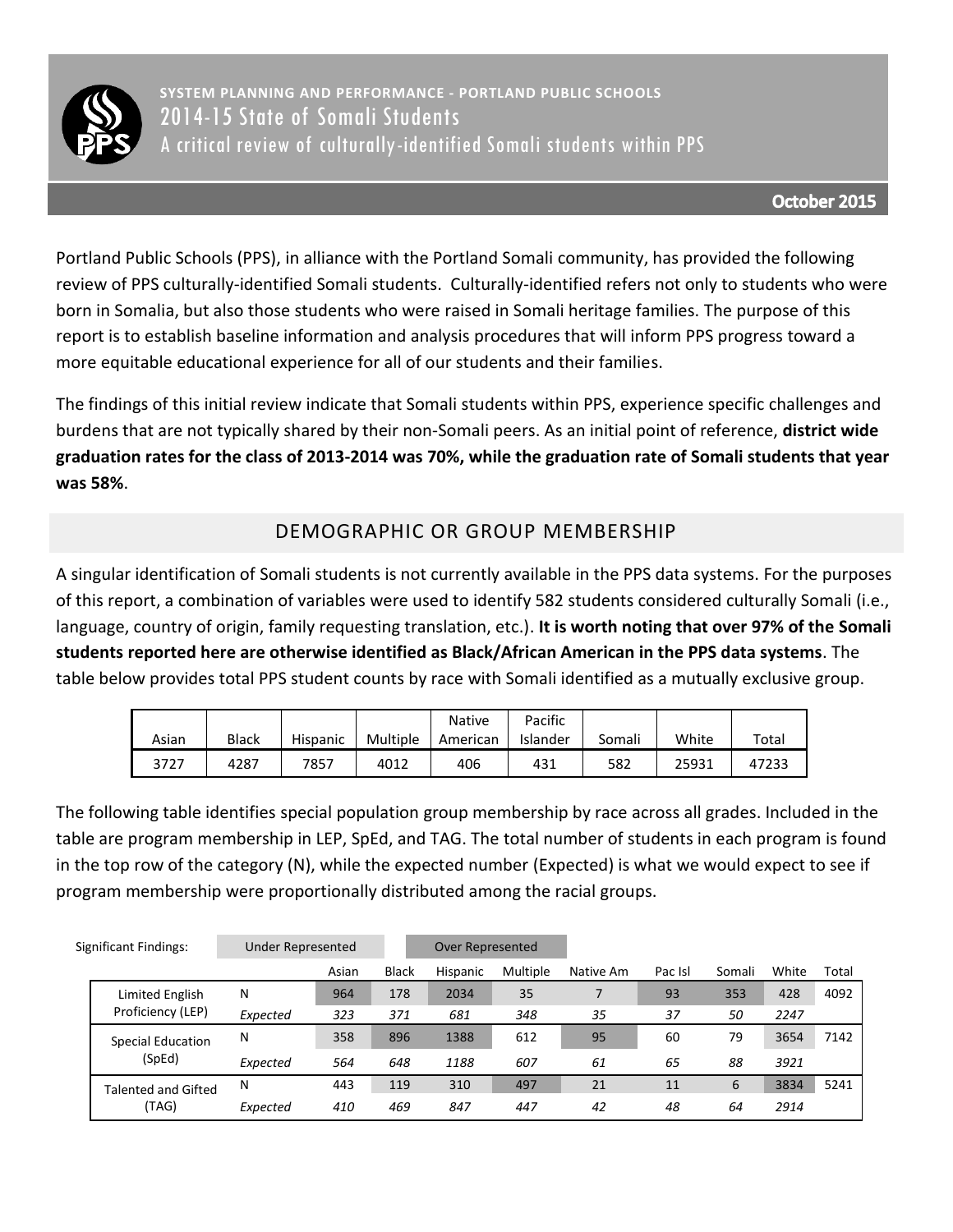## BEHAVIORAL ATTRIBUTES

Internal and external research findings indicate that attributes associated with behavior are a contributing factor to students' future academic success, including graduation. This report looks at two key variables related to behavior: One or more School Suspensions or Expulsions from school, and Average Daily Attendance (ADA).

The following table shows that Somali students were suspended or expelled from school one or more times at a significantly greater rate than is proportionally expected for the population size. Note that Black and Multiple race students were also suspended or expelled at a greater rate than is expected, while Asian and White students were suspended or expelled at a significantly lower rate.

| Significant Findings:     | Under Represented |       |       | Over Represented |          |           |         |        |       |       |
|---------------------------|-------------------|-------|-------|------------------|----------|-----------|---------|--------|-------|-------|
|                           |                   | Asian | Black | Hispanic         | Multiple | Native Am | Pac Isl | Somali | White | Total |
| One or more School        | N                 | 20    | 236   | 152              | 100      |           |         | 20     | 334   | 881   |
| Suspensions or Expulsions | Expected          | 70    | 80    | 147              | 75       |           |         | 11     | 484   |       |

ADA is the number of days a student attended school, divided by the total number of days the student was enrolled, and is reported as a percent (%). The table below displays ADA for all PPS students (PPS Total) and disaggregated by race. Significant differences exist between Somali and the following: Asian, Black, and Native American.



## ACADEMIC PERFORMANCE

The academic performance of students can encompass many things within the school setting. For the purposes of this report, the following academic indicators were used: English Language Proficiency Assessment (ELPA) results, DIBELS (KG-3<sup>rd</sup> grade Language Arts) results, High School GPA, High School AP/IB/Duel Credit, and Smarter Balance Assessment results.

English Language Proficiency Assessment, or commonly known as ELPA, is an assessment that measures and reports on students' English language proficiency overall, and is administered yearly to students who qualify to receive English language development services. The five ELPA performance levels provide a linear progression of English language development from "beginning" to "advanced." The table below displays Somali student scores at each performance level as compared to what would be proportionally expected.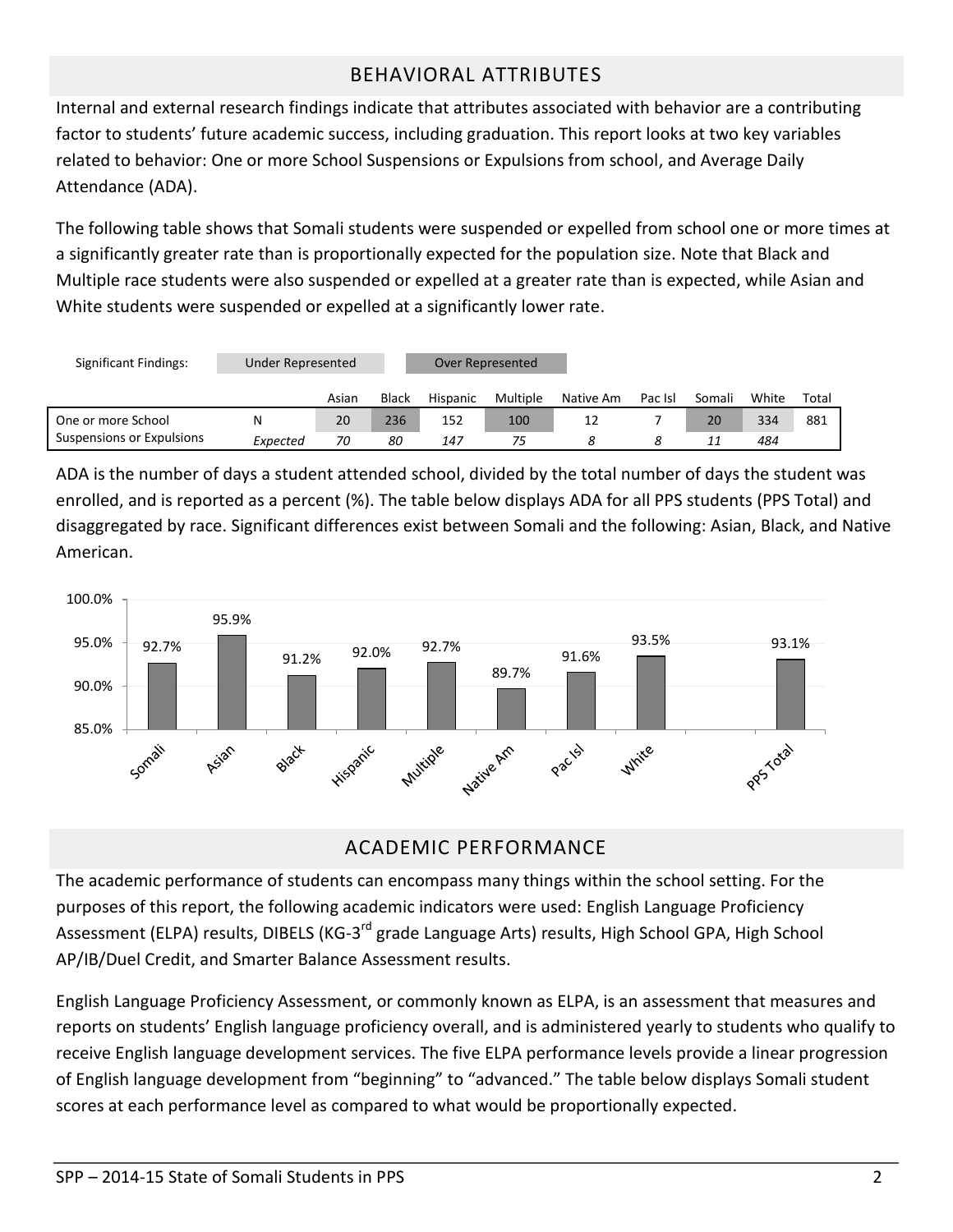| Significant Findings:            | <b>Under Represented</b> |       |       | <b>Over Represented</b> |                     |        |       |       |  |  |  |  |
|----------------------------------|--------------------------|-------|-------|-------------------------|---------------------|--------|-------|-------|--|--|--|--|
| <b>ELPA Score Levels by Race</b> |                          |       |       |                         | Multiple, Pac Isl & |        |       |       |  |  |  |  |
|                                  |                          | Asian | Black | Hispanic                | Native Am           | Somali | White | Total |  |  |  |  |
| Beginning                        | Count                    | 80    | 17    | 192                     | 13                  | 42     | 49    | 393   |  |  |  |  |
|                                  | Expected                 | 96    | 17    | 197                     | 12                  | 32     | 39    |       |  |  |  |  |
|                                  | Count                    | 128   | 28    | 451                     | 19                  | 70     | 83    | 779   |  |  |  |  |
| Early Intermediate               | Expected                 | 189   | 33    | 391                     | 24                  | 64     | 78    |       |  |  |  |  |
| Intermediate                     | Count                    | 205   | 42    | 581                     | 33                  | 81     | 106   | 1048  |  |  |  |  |
|                                  | Expected                 | 255   | 44    | 525                     | 33                  | 86     | 105   |       |  |  |  |  |
|                                  | Count                    | 314   | 46    | 431                     | 43                  | 74     | 87    | 995   |  |  |  |  |
| Early Advanced                   | Expected                 | 242   | 42    | 499                     | 31                  | 81     | 100   |       |  |  |  |  |
| Advanced                         | Count                    | 192   | 27    | 240                     | 10                  | 42     | 54    | 565   |  |  |  |  |
|                                  | Expected                 | 137   | 24    | 283                     | 18                  | 46     | 57    |       |  |  |  |  |

PPS relies on the Dynamic Indicators of Basic Early Literacy Skills (DIBELS) to measure student acquisition of early literacy skills from kindergarten through third grade. This test is designed to be a short, one minute, fluency measure used to regularly monitor the development of early literacy and early reading skills. The table below shows the number of students across all grades tested at each performance level. Somali students are over represented at the *Intensive Support* level, and under represented at the *Core Support* level (performing at or above grade level).

| End of Year DIBELS       |          | Asian | <b>Black</b> | Hispanic | Multiple | Native Am | Pac Isl | Somali | White | Total |
|--------------------------|----------|-------|--------------|----------|----------|-----------|---------|--------|-------|-------|
|                          | Count    | 137   | 301          | 492      | 169      | 29        | 17      | 60     | 668   | 1873  |
| Intensive Support        | Expected | 148   | 213          | 292      | 184      | 15        | 20      | 30     | 971   |       |
|                          | Count    | 108   | 211          | 277      | 130      | 21        | 23      | 22     | 595   | 1387  |
| <b>Strategic Support</b> | Expected | 110   | 158          | 216      | 136      | 11        | 15      | 22     | 719   |       |
|                          | Count    | 555   | 638          | 808      | 694      | 33        | 68      | 79     | 3984  | 6859  |
| Core Support             | Expected | 542   | 780          | 1069     | 673      | 56        | 73      | 109    | 3557  |       |

Cumulative Grade Point Average (GPA) is an average of all a student's (or group of students) classroom grades for his or her complete high school education career. Significant differences in GPA exist between Somali students and the following racial groups: Asian, Multiple, and White.



AP/IB/Dual Credit are important classes for students who aspire to further their education post high school. These classes provide college-level curricula and expose students to more rigorous course offerings, providing students the opportunity to develop college-level skills as well as potential to earn college credit while in high